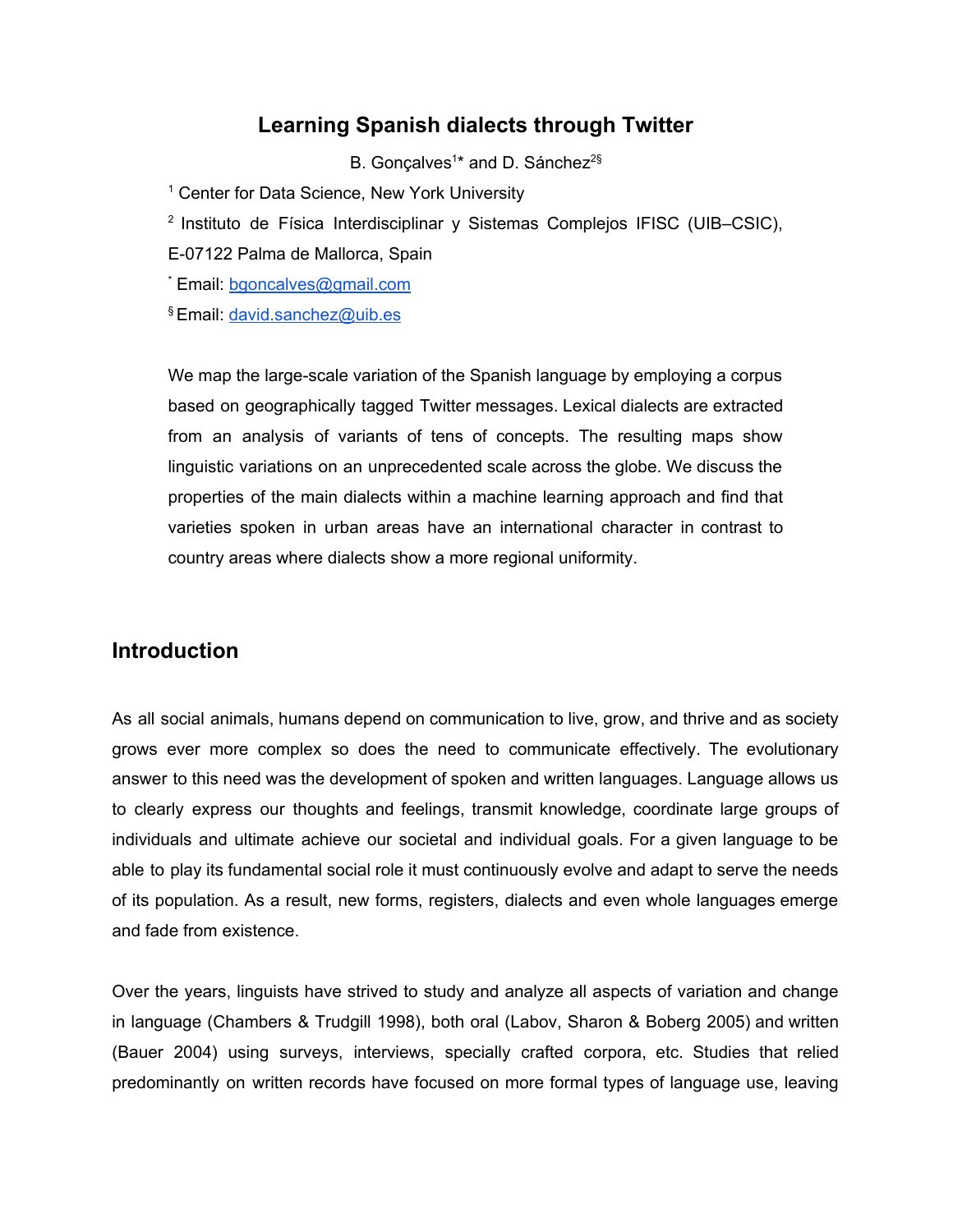the vernacular as a little explored and understood domain. The recent massification of online social networking and microblogging services resulted in an unprecedented wealth of written content produced by large swaths of the population in many different contexts. Not surprisingly, these new Internet corpora have attracted the attention of linguists of diverse backgrounds and open the doors to new and innovative studies on how language use varies both geographically and over time (Nguyen et al. 2015) in different languages. Twitter is an excellent example. For instance, using this tool we (Gonçalves & Sánchez 2014) find two global varieties of Spanish; Einsenstein *et al.* (2014) propose a latent variable model for English geographic lexical diffusion and change; Doyle (2014) discusses the differences between Twitter-based linguistic maps and results from more traditional approaches; Ibrahim, Abdou & Gheith (2014) use standard Arabic and Egyptian dialectal Arabic tweets in a sentiment analysis; Kulkarni, Perozzi & Skiena (2015) examine semantic and syntactic variation of English with a massive online dataset.

In this work, we build on our previous efforts (Gonçalves & Sánchez 2014) and use Twitter to empirically define Spanish geographically cohesive Spanish dialects. Based on a machine learning analysis we found that Spanish is globally split into two large clusters. Cluster  $\alpha$ corresponds to the speech spoken in largely populated areas (an international variety) while cluster β is mostly encountered in rural areas and is thus related to local varieties. Here, using a greatly expanded set of tweets and an independent list of words we verify the existence of these superdialects and recompute the dialect isoglosses.

#### **Methods**

Using the Twitter Gardenhose we collected an unbiased sample of all tweets produced between May 2010 and June 2015. See Mocanu *et al.* (2013), Gonçalves and Sánchez (2014) and Ronen *et al.* (2014) for further results on Twitter datasets. From these, we selected the subset of tweets containing geolocation information and used the Google's Compact Language Detection (McCandless 2012) library to identify all tweets written in Spanish. The resulting dataset contains 106 million geolocated tweets written in Spanish. As shown in Figure 1, the overwhelming majority of Spanish tweets are located in Spain and Spanish speaking Latin-American countries (Moreno Fernández & Otero Roth 2007) with the remaining tweets being attributable to regions with large expat communities or large touristic attractions.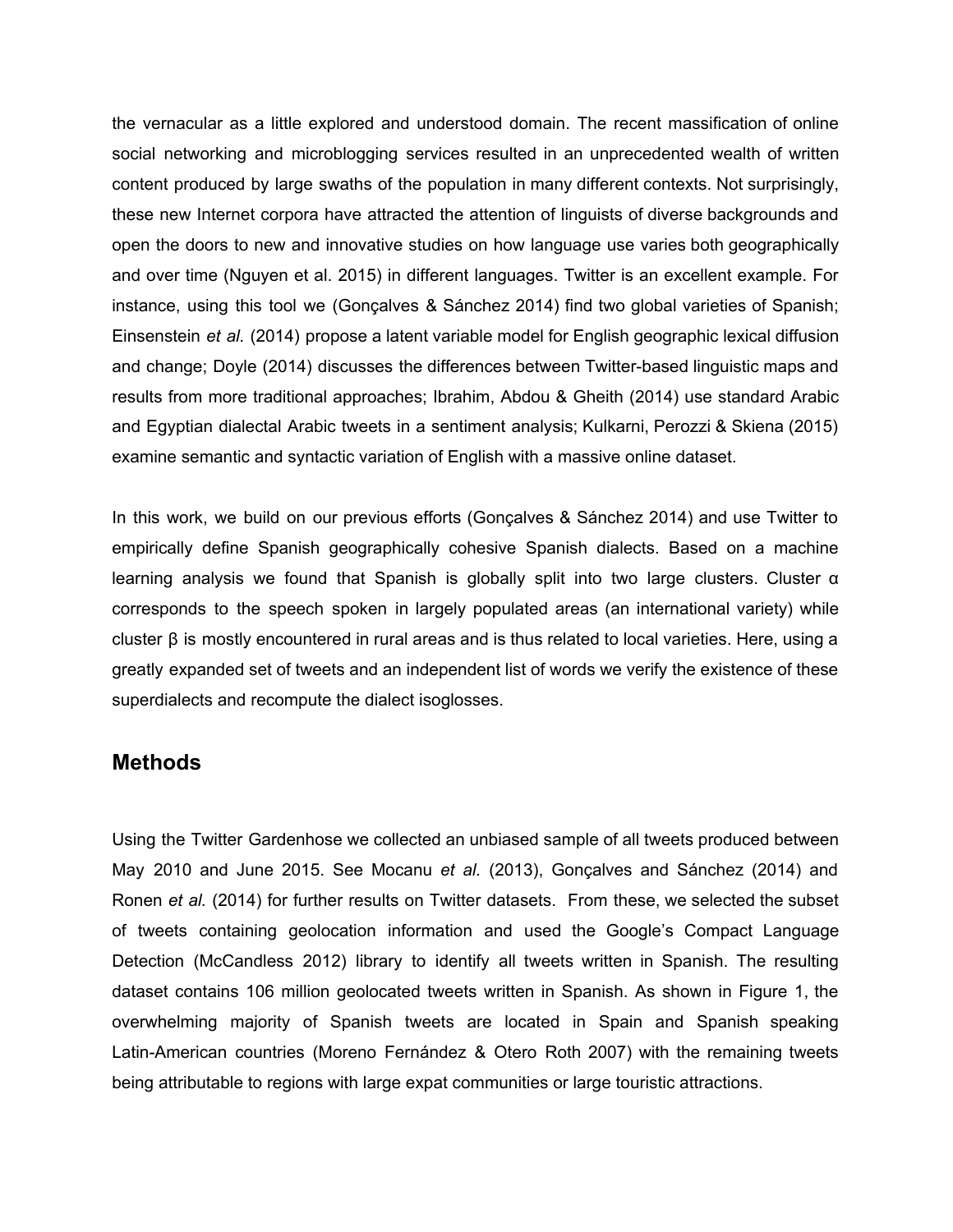

**Figure 1:**Geographical distribution of Spanish tweets in our dataset.

The next step is to define a corpus. We focus on word choice (lexical differences) because this level of language is more easily accessed in our database. Even though there exist deeper linguistic units such as phonemes (Penny 2000), the advantage of considering the lexical level lies on its ability to give rise to a few dialect regions. See, e.g., Cahuzac (1980) for a lexical analysis that leads to clear splittings of Hispanic America. Our corpus is built from the Varilex database (Ueda, Takagaki & Ruiz Tinoco 1993). Varilex contains thousands of words and expressions grouped by concepts. The different correspondences for a given concept are registered in many possible Spanish speaking locations. We select a list of 46 common concepts containing 331 lexical features (the full list is shown in the Appendix below) and isolated 4 million instances in which these words appeared in our dataset of 106 million geolocated tweets in Spanish. Each instance was mapped to a 25"x25" geographical cell (we have in total 3629 non-empty cells) for which the dominant word for each concept was determined. Maps for each concept were generated by drawing a circle centered at each cell with a color given by the dominant word and an area that scales with how many times that word was observed in that cell.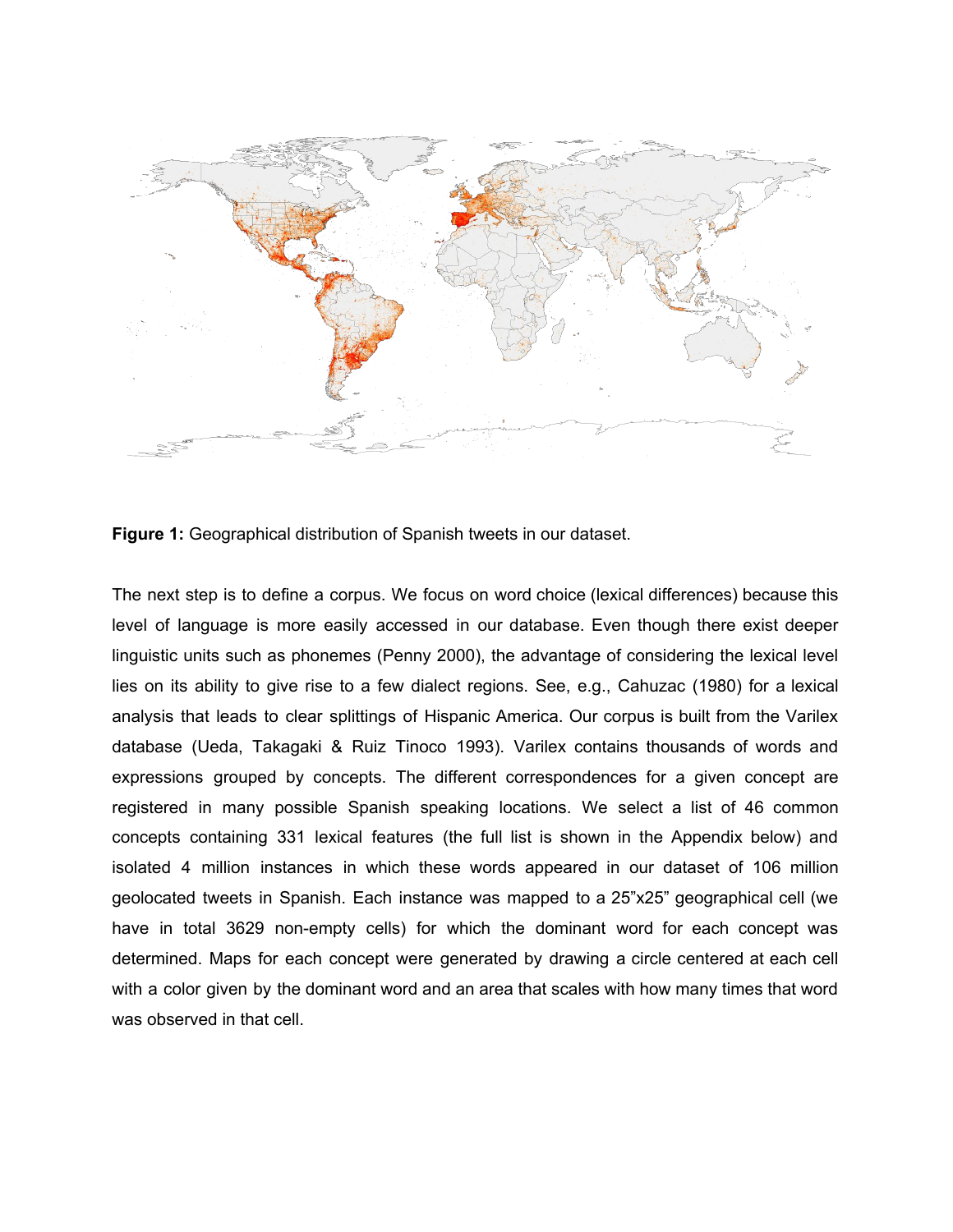Finally, we built a cell x word matrix, M, where element M<sub>cw</sub> is 1 if word w is the dominant term for a given concept in cell *c* and 0, otherwise. This matrix summarizes all the relevant lexico-geographical information that is necessary to fully characterize the spatial variation of the Spanish language.

### **Results and discussion**

Figure 2 shows the two concept maps corresponding to the concepts 'to miss [someone]' (left) and 'cold' (right). From this figure it becomes immediately clear that some forms are clearly dominant in some regions only to be supplanted by other forms elsewhere. For example, *echar de menos* is the dominant form in the European Spanish while *extrañar* is the more common form in the Spanish spoken in America. On the other hand, the geographical distribution of the words corresponding to 'cold' is much more varied with *resfrío* being common in the Río de la Plata region, especially around Buenos Aires, *gripa* being dominant in Mexico and Colombia and several other forms coexisting in the Iberian Peninsula.



**Figure 2:** Geographical distribution of words for the concepts 'to miss [someone]' (left) and 'cold, influenza' (right).

It is worth to highlight the fine spatial detail that we are able to obtain with this approach. In Fig. 3 we zoom out the geolocations for the words belonging to the concept 'cold' used in Spain.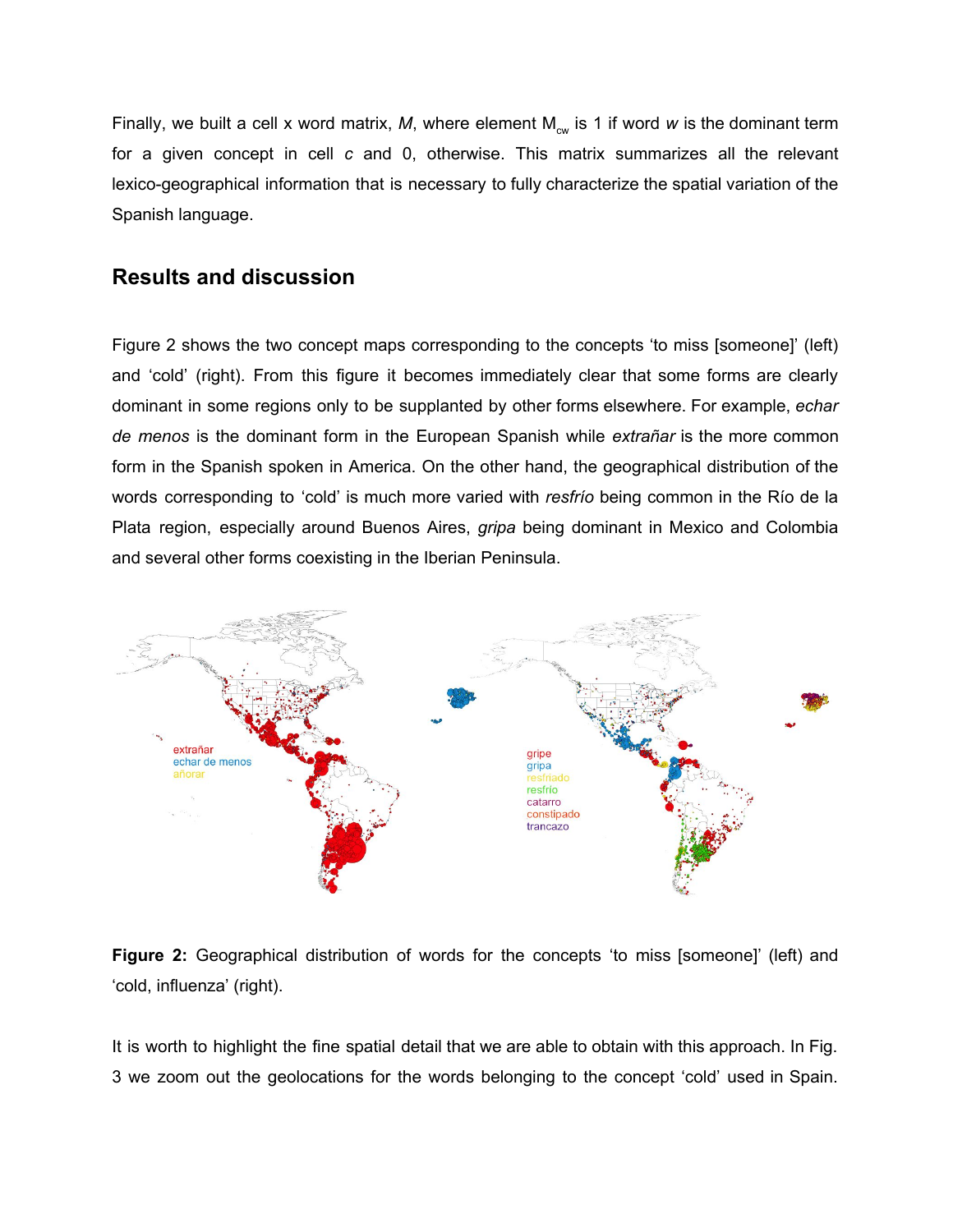While *resfriado* dominates in Southern Spain the situation is more diverse in the Northern part. Our findings are consistent with the results found in Varilex but in contrast to it our generated maps are not restricted to a few towns but show a geographical continuum for the use of the lexical units. In addition, the maps are based on an automatic analysis of thousands of tweets including the different words.



**Figure 3:** Geographical distribution of words for the concept 'cold' in Spain. See the color legend of Fig. 2 (right).

The immense amount of data allows us to address a statistical analysis of our results. Our aim is to unveil the internal structure of the variation for the Spanish used in Twitter. The different dialects and varieties should naturally emerge from the analysis. Many linguistic criterions at different levels have been suggested in order to establish well defined zones with dialect similarities. Here, we follow a machine learning approach that consists of trying to find regularities in our data. The basic idea is to group cells in *K* clusters that are similar to each other. The similarity in our data has a linguistic origin and is encoded in *M*. We therefore use a *K*means algorithm applied to the matrix *M*. However, *M* is too large. We can obtain a more manageable arrangement by reducing the *M* size keeping at the same time 95% of the variance (i.e., the meaningful correlations). The difficulty now is to establish an optimal value of K that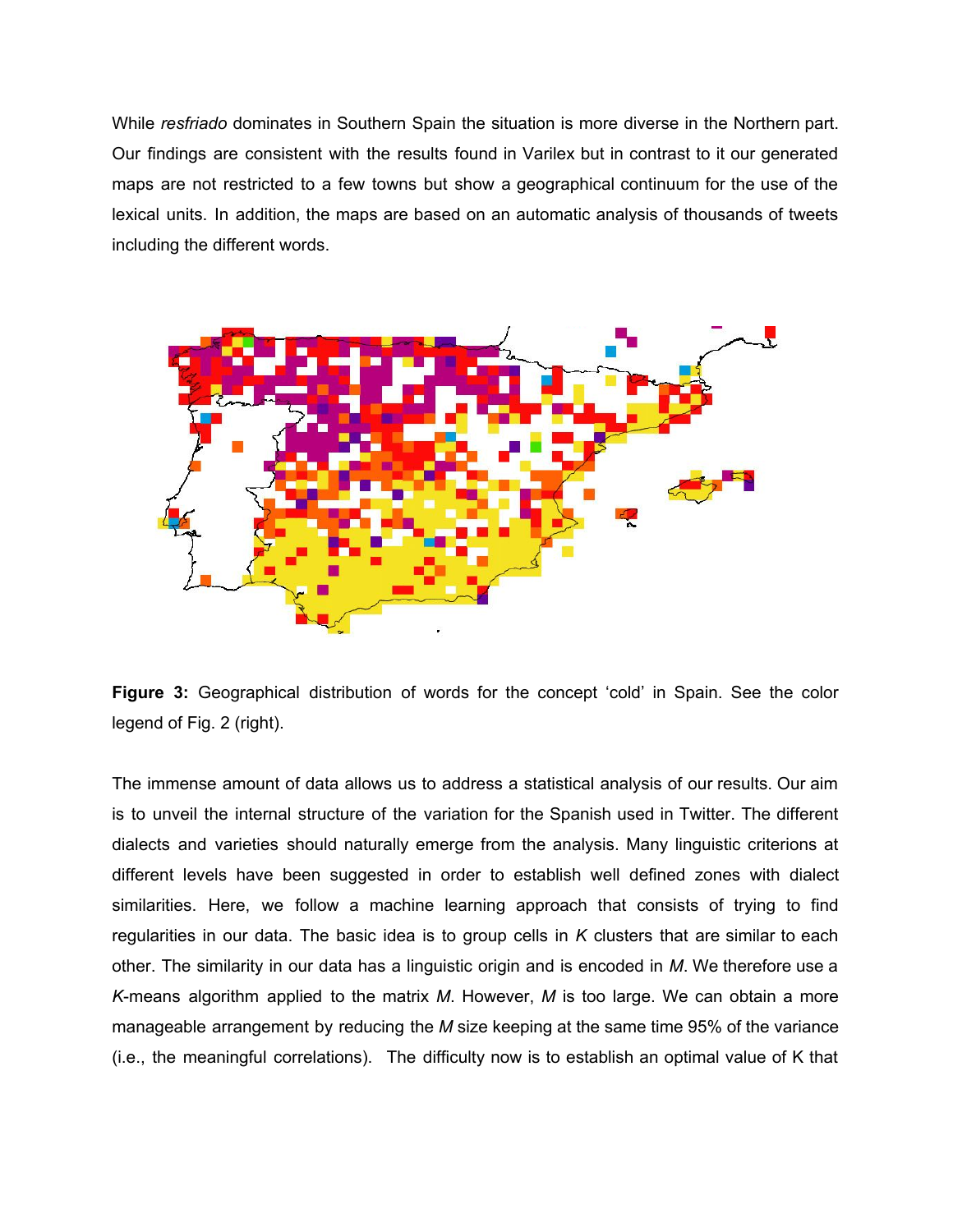balances the complexity and a relatively small number of clusters. This value is found from the metric *f(k)* (Pham, Dimov & Nguyen 2005).

We find that the cells split into two well defined clusters, which we represent in the map of Fig. 4 (red dots: superdialect α; blue dots: superdialect β). Surprisingly, the clusters are not localized around a definite region. Both groups are present in all Spanish speaking countries (except Cuba, for which we have no Twitter data). There have been previous proposals that put forward a bipartition of Spanish in two superdialects. The criterion has been mainly phonological. For instance, depending on the realization of the implosive /-s/ Fernández Sevilla (1980) and Montes Giraldo (1982) have established two large Spanish varieties: the Southern, atlantic or lowland dialect and the Central, interior or highland dialect. Both superdialects are at the same time present in Europe and America and have no geographical continuity, as in our case. Nevertheless, the character of our superdialects is entirely different because our analysis is based on the variation of word choice.

Let us examine in closer detail the properties of our two clusters. In the inset of Fig. 4 we plot the statistical distribution of population estimated for each superdialect. Clearly, cluster α has on average more population than cluster β. We confirm this result by checking that many red dots in Fig. 4 correspond to cities and large urban areas (indicated in the figure). We emphasize that this conclusion agrees with our previous work (Gonçalves & Sánchez 2014) but is obtained from a completely different corpus. The extension of the two superdialects slightly differs as compared with our earlier analysis since the Twitter dataset is now larger. In any case, the presence of the two superdialects obtained through independent datasets shows the robustness of our conclusion.

What is the nature of each superdialect? The answer should be found at the influence of cities in the evolution of language. Urban areas have a pivotal role in the globalization process of Spanish (López Morales 2001). The driving force is multiple (mass media, travellers, emigrants, Internet), which tends to a uniformation of the active lexicon eliminating specific words and expressions with a marked regional character. We have checked that superdialect  $\alpha$  presents most of the words in our corpus whereas superdialect  $β$  is more linguistically heterogeneous, as expected for rural areas. We assign to superdialect  $\alpha$  an international Spanish, a variety understood and propagated mostly in the main urban centers and likely related to official media.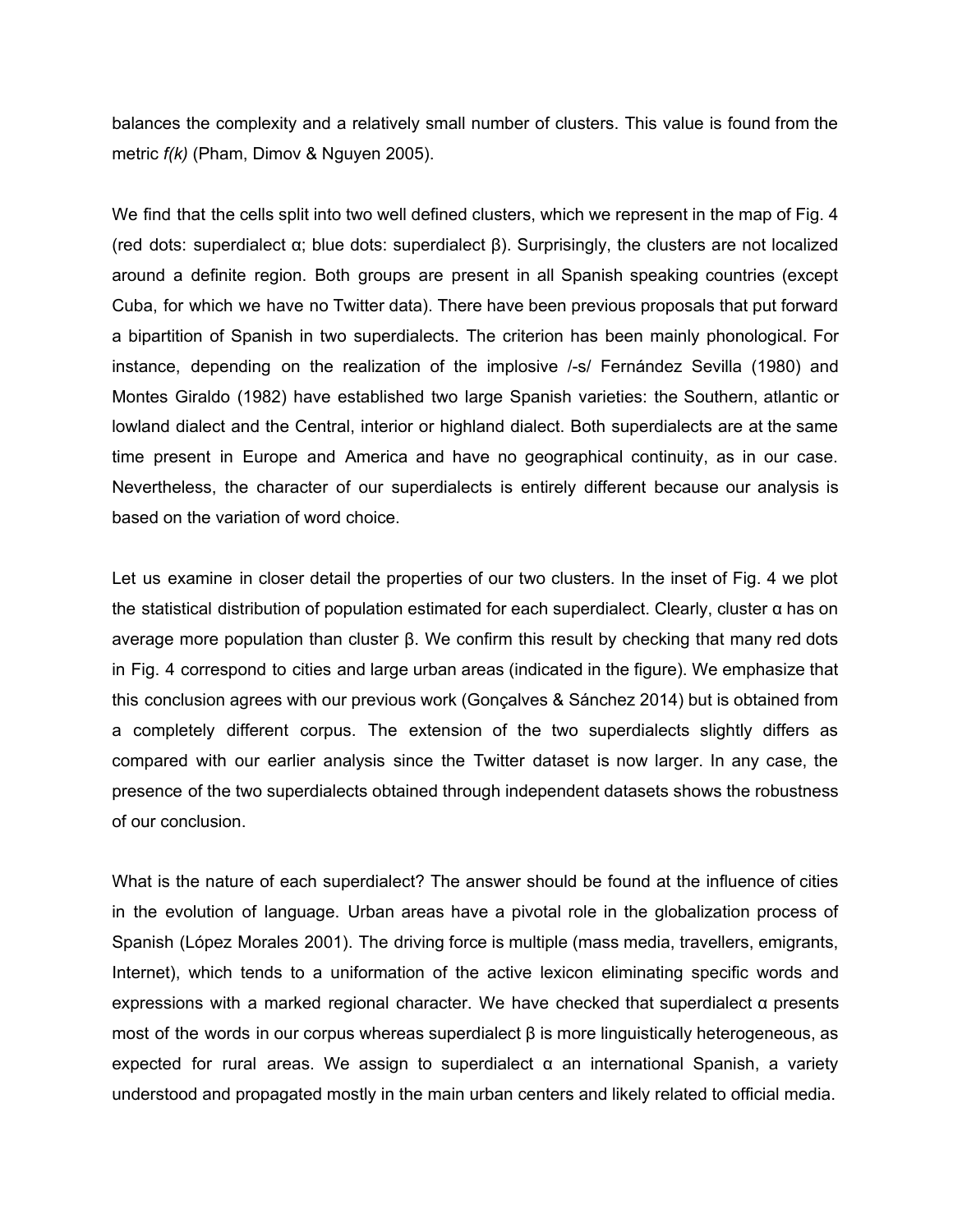

**Figure 4:** After a cluster analysis, cells represented in Fig. 1 fall into two large clusters or superdialects, represented by red (superdialect  $\alpha$ ) and blue (superdialect  $\beta$ ) dots. The inset highlights the population differences between the two clusters.

We continue our geographical delineation of the various dialects spoken in Twitter by further subdividing superdialect β. We identify three distinct regional dialects, as shown in Fig 5, corresponding, respectively, to the Iberian Peninsula (in blue), North America, Central America and the Northern part of South America (in orange) and the Southern Cone (in green). Surprisingly, we also find one fourth regional dialect (in yellow) whose extension is less confined and which can be found scattered throughout South America with a predominance in the interior of Argentina, where it coexists with the green dialect, and locations along the Andes mountain range (South, Central and North Andes), where we observe a contact with the orange cluster.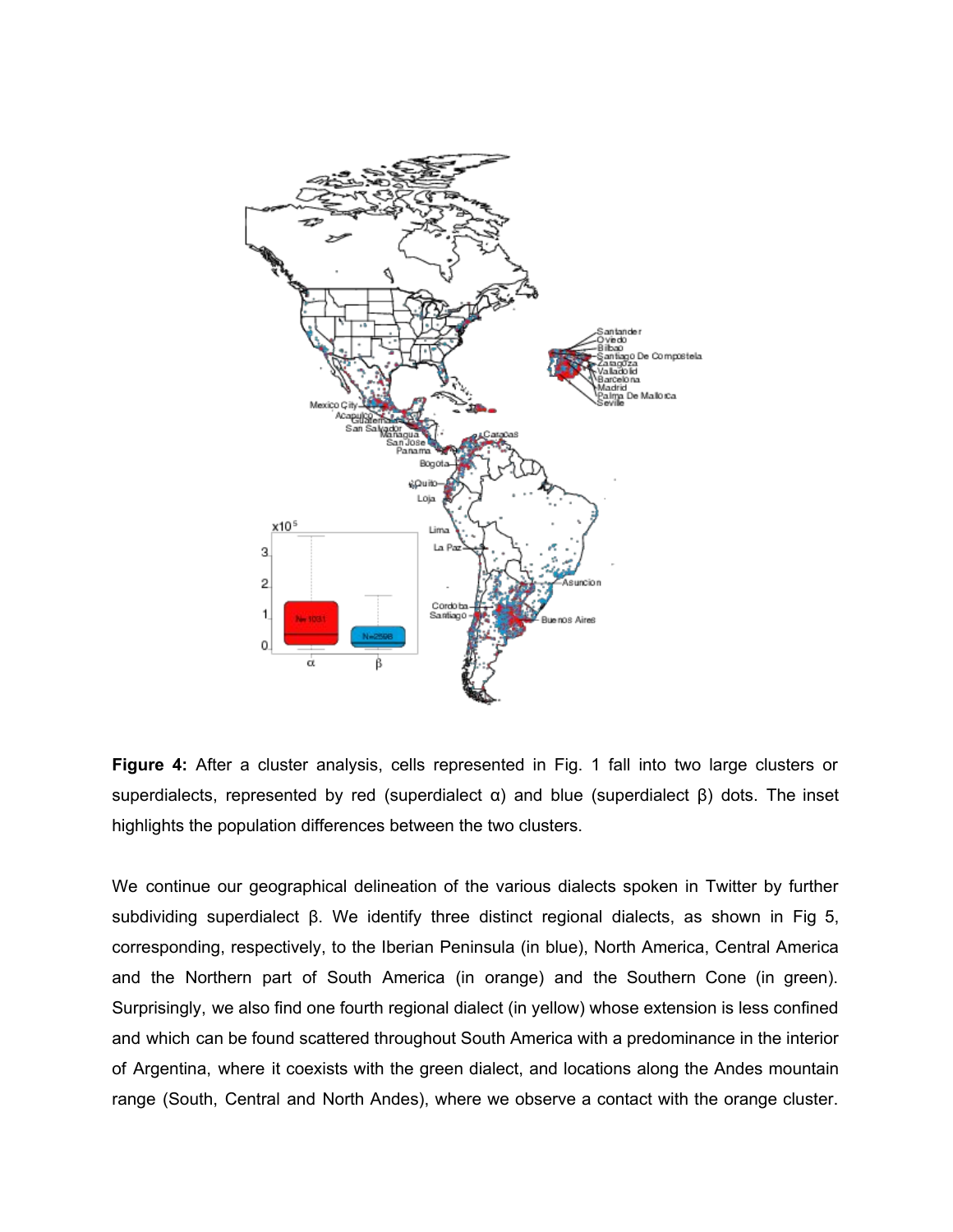The dialect division of Hispanic America is a topic of ongoing debate; for a review, see Moreno Fernández (1993). However, our results agree with the most recent proposals. The orange dialect spans the south of the United States, Mexico, Central America and the Caribbean countries whereas the green variety comprises the Rio de la Plata region in Argentina, Uruguay and Paraguay. The former dialect has been more influenced along the years by a closer relationship with the European metropoli (see also the blue dots in the Mexican plateau). In contrast, the Rioplatense Spanish has its own personality due to later settlement of the region and a less contact with the prestigious norm radiated from Spain during the colonial age. It is interesting to notice that the strongly mixed character of Chile suggests that this country could, in fact, build up a different region by itself, in agreement with recent schemes (Cahuzac 1980). Future work, which should increase the size of the dataset and reduce the noise levels, might detect more clearly this language variety and also shed more light on the nature of the yellow dialect, which now appears to be quite dispersed.

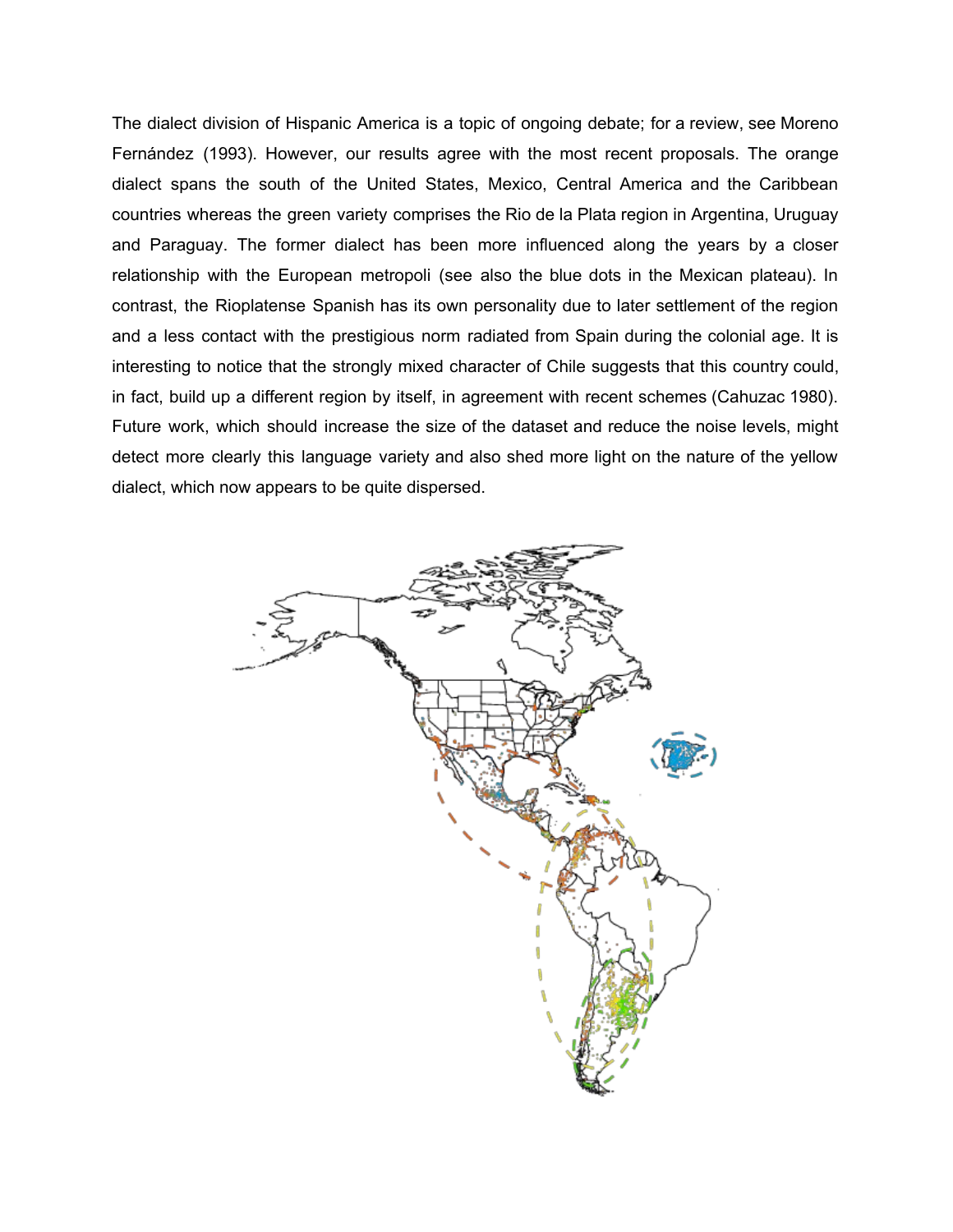**Figure 5:** Geographical distribution of language varieties corresponding to superdialect β. Note the separation between European and American dialects and the division of the latter into three main blocks.

### **Conclusions**

As technology permeates more and more aspects of our daily lives, so does our ability to observe human behavior through different lenses. In particular, the advent of large scale online social media services implies that we can, for the first time in history, perform a detailed analysis of how language is used informally around the world. In this manuscript we extend our previous efforts in using user generated content to analyse the diatopic structure of modern day Spanish language at the lexical level. Using a completely new list of concepts and related words and a much larger geolocated Twitter corpus, we recover a more detailed geographical picture of the two superdialects identified and characterize the regional variations observed. The robustness of our results point the way towards a deeper understanding of vernacular language and open the doors to more detailed empirical studies of language usage and evolution across the world. This study is one further step towards a large scale approach to linguistics and we believe that similar studies on other languages will undoubtedly allow us to start to glimpse common mechanisms in language evolution and differentiation.

# **Acknowledgements**

Disclaimer: This product was made utilizing the LandScan 2007 High Resolution global Population Data Set copyrighted by UT-Battelle, LLC, operator of Oak Ridge National Laboratory under Contract No. DE-AC05-00OR22725 with the United States Department of Energy. The United States Government has certain rights in this Data Set. Neither UT-BATTELLE, LLC NOR THE UNITED STATES DEPARTMENT OF ENERGY, NOR ANY OF THEIR EMPLOYEES, MAKES ANY WARRANTY, EXPRESS OR IMPLIED, OR ASSUMES ANY LEGAL LIABILITY OR RESPONSIBILITY FOR THE ACCURACY, COMPLETENESS, OR USEFULNESS OF THE DATA SET.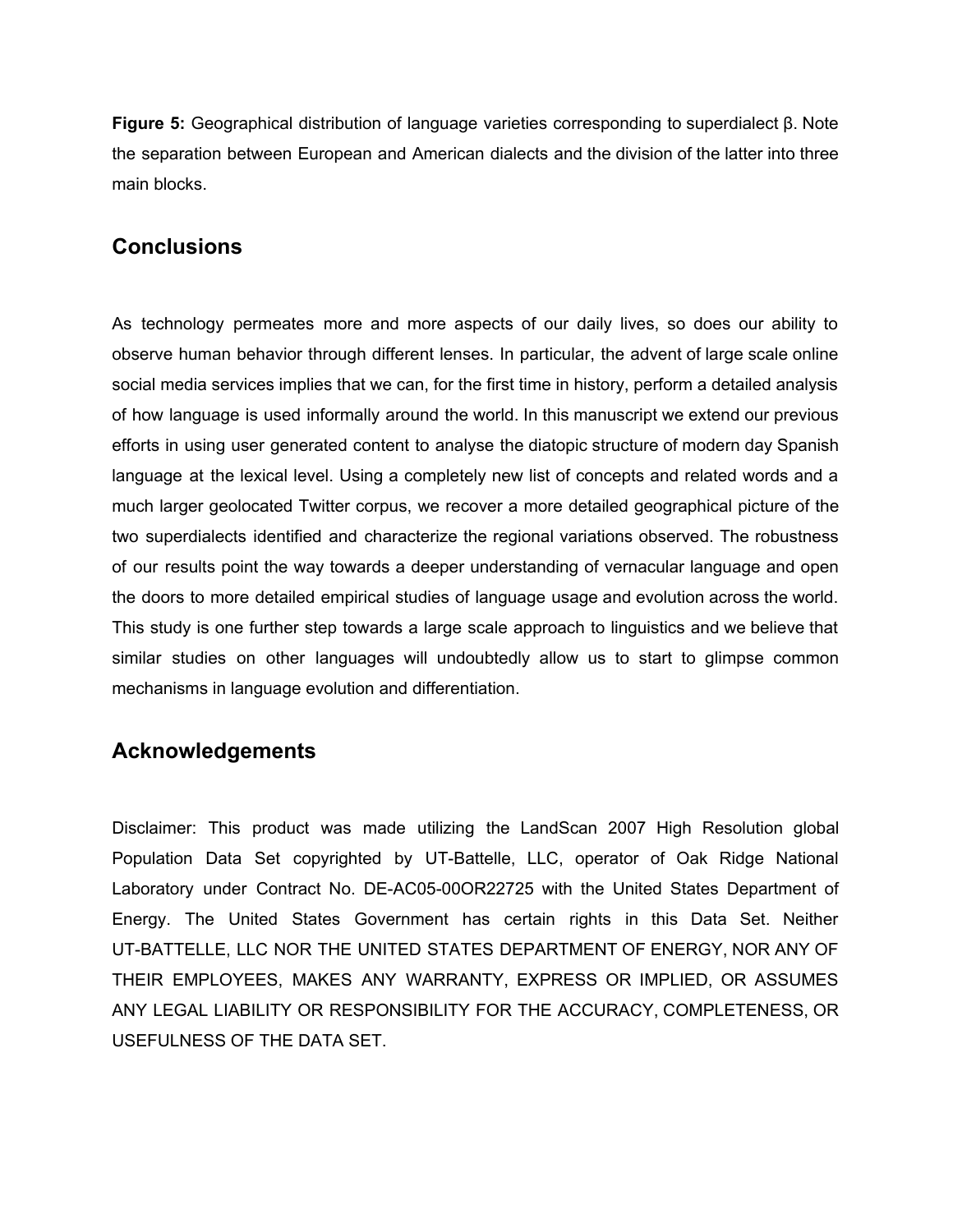#### **References**

Chambers, J./Trudgill, P. (1998): *Dialectology*. Cambridge: Cambridge University Press.

Bauer, L. (2004): *Inferring variation and change from public corpora*., in Chambers J. K./Trudgill P./SchillingEstes N. (eds.) *The handbook of language variation and change*. Oxford: Backwell Publishing, 97-114.

Labov, W./Sharon, A./Boberg, C. (2005): *Atlas of North American English. Phonetics, Phonology and Sound Change*. Berlin/New York: De Gruyter.

Nguyen, D./Seza [Doğruöz,](http://arxiv.org/find/cs/1/au:+Dogruoz_A/0/1/0/all/0/1) A./Rosé, C. P,/de Jong, F. (2015): *Computational Sociolinguistics: A Survey*. Available at <http://arxiv.org/abs/1508.07544> (30 August 2015).

Gonçalves, B./Sánchez, D. (2014): *Crowdsourcing Dialect Characterization Through Twitter*, PLoS One 9, e112074.

Einsenstein, J./O'Connor, B./Smith, N. A./Xing, E. P. (2014): *Diffusion of Lexical Change in Social Media,* PLoS ONE 9, e113114.

Doyle, G. (2014): *Mapping dialectal variation by querying social media*, Proceedings of the 14th Conference of the European Chapter of the Association for Computational Linguistics (EACL).

Ibrahim, H. S./Abdou, S. M./Gheith, M. (2015): *Sentiment Analysis for Modern Standard Arabic And Colloquial,* International Journal on Natural Language Computing 4, 631394.

Kulkarni, V./Perozzi, B./Skiena, S. (2015): *Freshman or Fresher? Quantifying the Geographic Variation of Internet language*. Available at <http://arxiv.org/abs/1510.06786> (9 November 2015).

Mocanu, D./Baronchelli, A./Perra, N./Gonçalves, B./Zhang, Q./Vespignani,A. (2013): *The Twitter of Babel: Mapping World Languages through Microblogging Platforms*, PLoS ONE 8: e61981.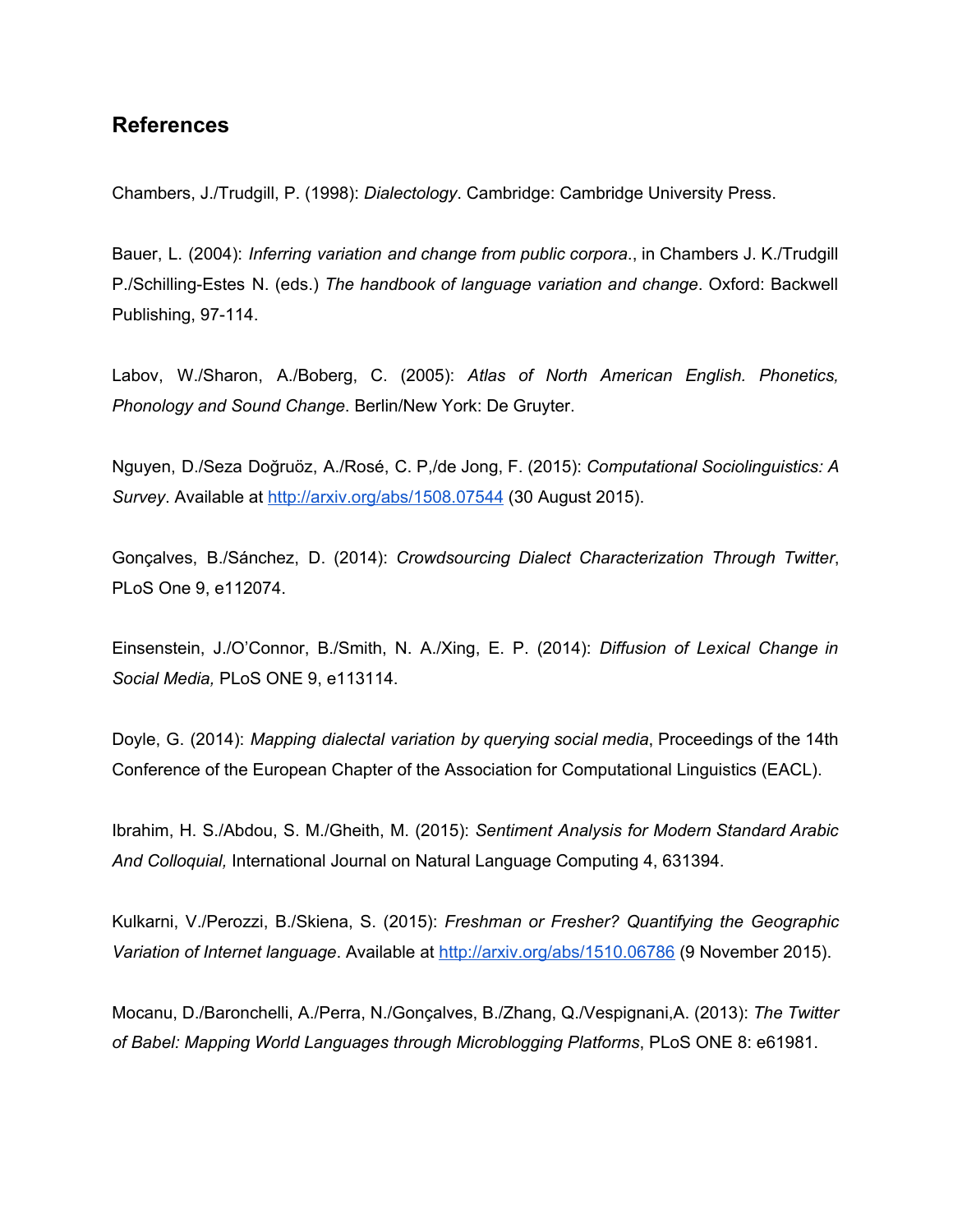Ronen, S./Gonçalves, B./Hu, K. Z./Vespignani, A./Pinker, S./Hidalgo, C. (2014): *Links that speak: the global language network and its association with global fame* Proc. Natl. Acad. Sci. 111, E5616.

Landscan 2007 Dataset. Available at: <http://web.ornl.gov/sci/landscan/index.shtml> (27 October 2015).

McCandless, M. (2012): http://code.google.com/p/chromium-compact-language-detector (27 October 2015).

Moreno Fernández, F./Otero Roth, J. (2007): Atlas de la lengua española. Barcelona: Ariel.

Penny, R. (2000): *Variation and change in Spanish*. Cambridge: Cambridge University Press.

Cahuzac, P. (1980): *La división del español de América en zonas dialectales. Solución etnolingüística o semántico-dialectal, Lingüística Española Actual, II, 385-461.* 

Ueda, H./Takagaki, T./Ruiz Tinoco, A. (1993): VARILEX, *Variación léxica del español del mundo*. University of Tokyo. Available at http://lecture.ecc.u-tokyo.ac.jp/~cueda/varilex/ (5 November 2015).

Pham, D. T./Dimov, S. S./Nguyen, C. D. (2005): *Selection of K in K-means clustering*. Journal of Mechanical Engineering Science 219, 103.

Fernández Sevilla, J. (1980): Los fonemas *implosivos* en español, BICC, XXXV, 456-505.

Montes Giraldo, J. J. (1982): *El español de Colombia. Propuesta de clasificación dialectal*, *BICC*, XXXVII, 23-92.

López Morales, H. (2001): *Tendencias actuales del léxico hispanoamericano*, Revista de Occidente, 240, 5-24.

Moreno Fernández, F. (1993): *La división dialectal del español de América*. Alcalá de Henares: Universidad de Alcalá de Henares.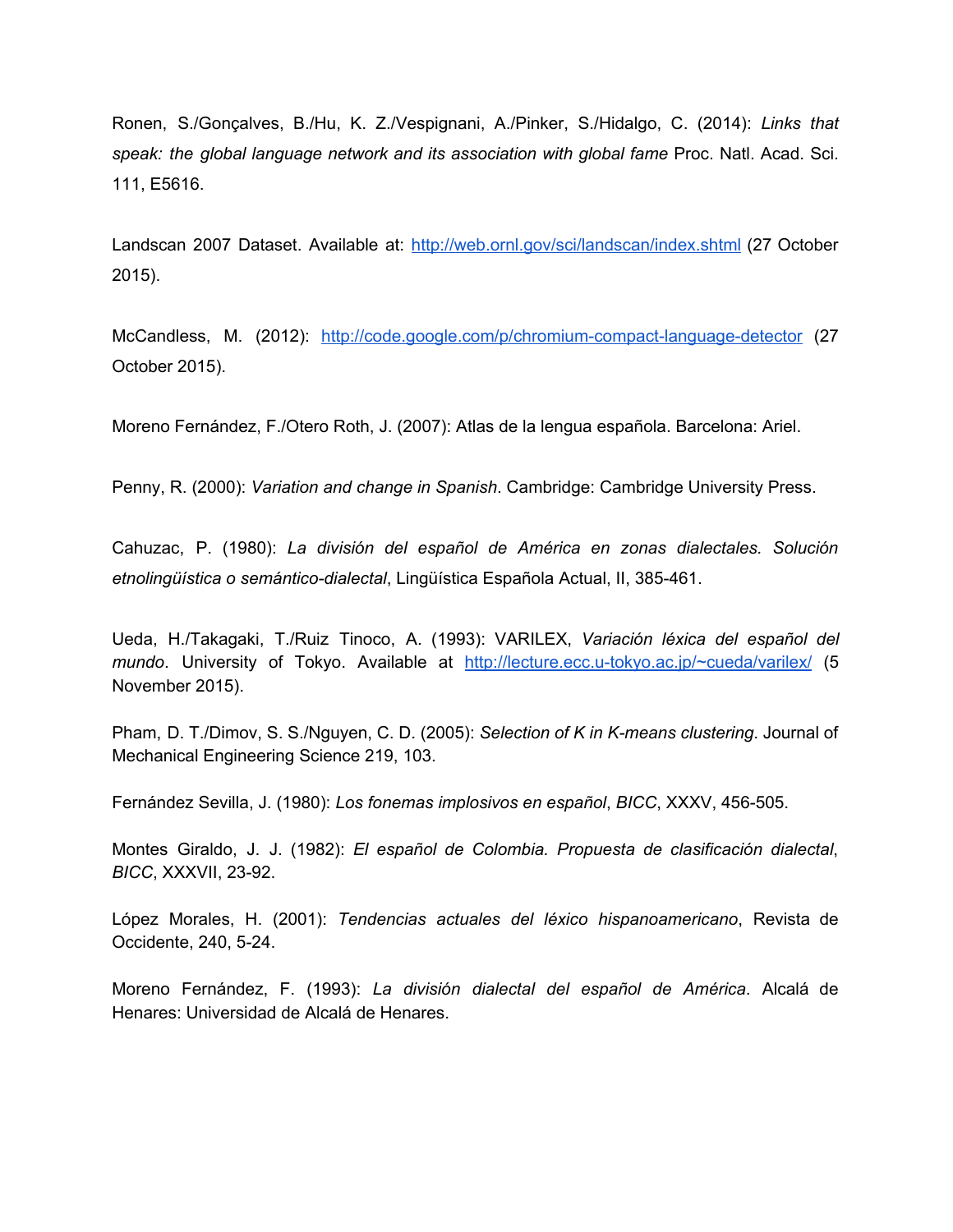# **Biographies**

**Bruno Gonçalves** is a Data Science fellow at NYU's Center for Data Science while on leave from tenured faculty position at Aix-Marseille Université. He has a strong expertise in using large scale datasets for the analysis of human behavior. Since 2008 he has been pursuing the use of Data Science and Machine Learning to study human behavior. By processing and analyzing large datasets from Twitter, Wikipedia, web access logs, and Yahoo! Meme he studied how we can observe both large scale and individual human behavior in an obtrusive and widespread manner with applications to the study of Computational Linguistics, Information Diffusion, Behavioral Change and Epidemic Spreading. He is the editor of the book *Social Phenomena: From Data Analysis to Models* (Springer, 2015).

**David Sánchez** (Ph.D. in Physics, 2002, and B.A. in Spanish, 2014). Associate professor since 2011 at the University of the Balearic Islands. Staff member of the Institute for Cross-Disciplinary Physics and Complex Systems IFISC (UIB-CSIC). Ramon y Cajal fellow (2005-2008). Postdoctoral researcher at the University of Geneva (2002-2004). Visiting scholar at the universities of Indiana, Texas, California and Stanford (Fulbright program). 80+ published papers in scientific journals. Speaker at 40+ conferences.

# **Appendix**

Here follows the list of concepts and words used included in our dataset. The Varilex code number (Ueda, Takagaki & Ruiz Tinoco 1993) is shown in brackets.

| <b>Concept</b>           | Lexical features                                                                                                                                                                                                                                           |
|--------------------------|------------------------------------------------------------------------------------------------------------------------------------------------------------------------------------------------------------------------------------------------------------|
| 'Slice of cheese' [B009] | lámina de queso, lasca de queso, loncha de<br>queso, lonja de queso, rebanada de queso,<br>rodaja de queso, slice de queso, tajada de<br>queso, queso de sandwich, queso en lonchas,<br>queso en rebanadas, queso en slice, queso<br>americano, tranchetes |
| 'Demijohn' [B011]        | bidón, bombona, botella grande, garrafa,<br>garrafón, tambuche, candungo, pomo plástico                                                                                                                                                                    |
| 'Washer' [B038]          | lavadora, lavarropa, lavarropas, máquina de<br>lavar                                                                                                                                                                                                       |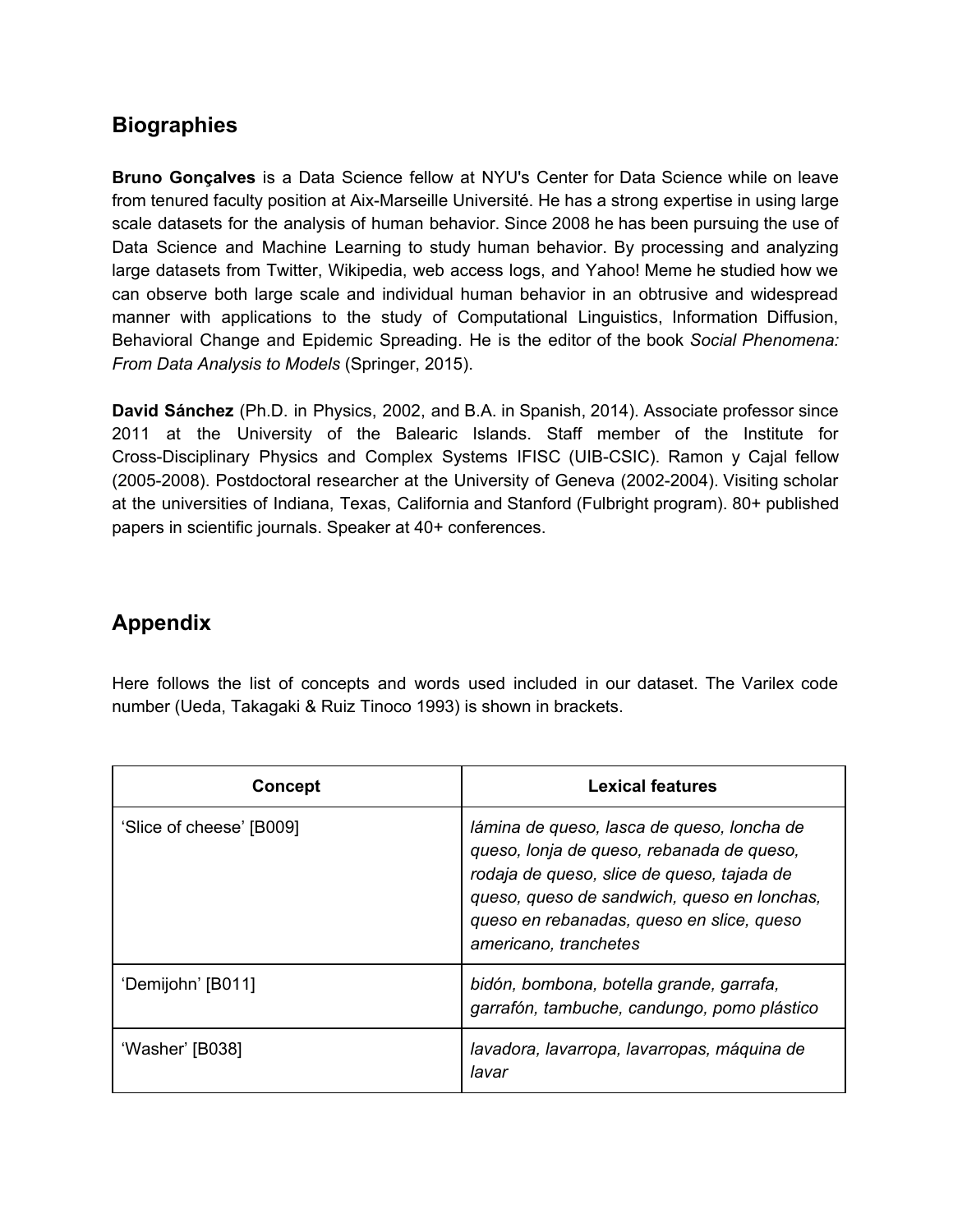| 'Plaster' [B046]            | banda adhesiva, curita, esparadrapo, tirita                                            |
|-----------------------------|----------------------------------------------------------------------------------------|
| 'Attic' [B051]              | ático, altillo, azotea, buhardilla, guardilla,<br>penthouse, mansarda, tabanco         |
| 'Wardrobe' [B055]           | armario, closet, placard, ropero, guardarropas                                         |
| 'Braces, suspenders' [B077] | breteles, bruteles, suspensores, tiradores,<br>tirantes                                |
| 'Ring' [B097]               | anillo, argolla, aro, sortija, cintillo                                                |
| 'Tape recorder' [B111]      | cassette, casete, grabador, grabadora,<br>magnetofón, tocacintas, magnetófono          |
| 'Blindman's buff' [B119]    | escondidas, gallina ciega, gallinita cieta, gallito<br>ciego, pita ciega, gallo ciego  |
| 'Merry-go-round' [B134]     | caballitos, calesita, carrusel, tiovivo, machina                                       |
| 'Loudspeaker' [B153]        | altavoz, altoparlante, altovoz, amplificador,<br>megáfono, parlante, magnavoz          |
| 'Flower pot' [B170]         | maceta, macetero, matera, matero, tiesto,<br>macetera, plantera                        |
| 'Fans' [C001]               | afición, aficionados, fanáticos, fanaticada,<br>forofos, hinchada, hinchas, seguidores |
| 'Waiter' [C014]             | camarero, barman, mesero, mesonero, mozo,<br>camarero                                  |
| 'School' [C029]             | colegio, escuela, centro escolar, scuela                                               |
| 'Amusement' [C028]          | distracciones, diversión, entretención,<br>entretenimiento, pasatiempo                 |
| 'Stay' [C030]               | estada, estadía, estancia                                                              |
| 'Miss' [C031]               | equivocación, error, falencia, fallo                                                   |
| 'Cheek' [C058]              | cachetes, carrillos, galtas, mejillas, mofletes,<br>pómulo                             |
| 'Monkey' [C060]             | chango, chimpancé, macaco, mono, mico,<br>simio, chongo                                |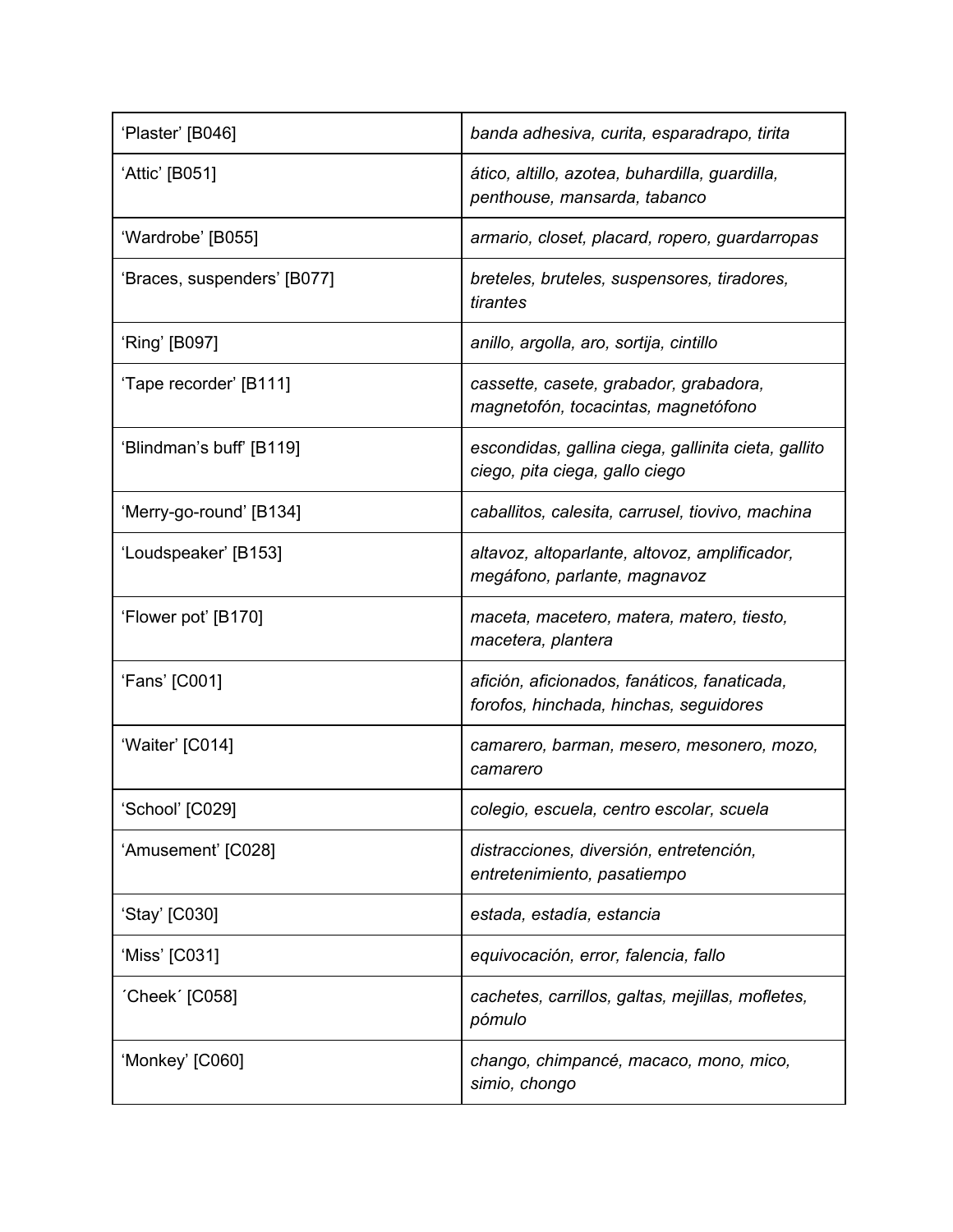| 'Mosquito' [C061]        | cínife, mosco, mosquito, zancudo                                                                                                          |
|--------------------------|-------------------------------------------------------------------------------------------------------------------------------------------|
| 'Chance' [C065]          | bicoca, chance, ocasión, oportunidad                                                                                                      |
| 'Parcel, package' [C066] | encomienda, paquete postal                                                                                                                |
| 'Sponsor' [C072]         | auspiciador, auspiciante, espónsor,<br>patrocinador, patrocinante, propiciador, sponsor                                                   |
| 'Banana' [C080]          | banana, banano, cambur, guineo, plátano,<br>tombo                                                                                         |
| 'Dust' [C082]            | nube de polvo, polvadera, polvareda, polvazal,<br>polvero, polvoreda, polvorín, terral, terregal,<br>tierral, tolvanera                   |
| 'Bar' [C107]             | bar, boliche, cantina, cervecería, pulpería,<br>taberna, tasca, expendio, piquera                                                         |
| 'Earthquake' [C109]      | movimiento telúrico, movimiento sísmico,<br>remezón, seísmo, sismo, temblor de tierra,<br>terremoto                                       |
| 'Shooting' [C112]        | abaleo, balacera, baleada, tiroteo                                                                                                        |
| 'Glance' [C116]          | ojeada, miradita, vistazo                                                                                                                 |
| 'Greasy' [C156]          | engrasado, grasiento, grasoso, mantecoso,<br>seboso                                                                                       |
| 'Beautiful' [C159]       | bella, bonita, hermosa, linda, preciosa                                                                                                   |
| 'Cold' [C182]            | catarro, constipado, coriza, gripa, gripe, resfrío,<br>resfriado, trancazo                                                                |
| 'Cellophane tape' [E007] | celo, celofán, cinta adhesiva, cinta scotch,<br>cintex, scotch, teip, dúrex, diurex, cinta pegante                                        |
| 'Crane' [E013]           | grúa, guinche, tecle                                                                                                                      |
| 'Fruit cup' [E017]       | ensalada de frutas, macedonia, clericó, cóctel<br>de frutas, tuttifruti, tutifruti                                                        |
| 'Gas station' [E018]     | bomba de gasolina, bomba de nafta, estación<br>de servicio, gasolinera, bencinera, bomba de<br>bencina, gasolinería, surtidor de gasolina |